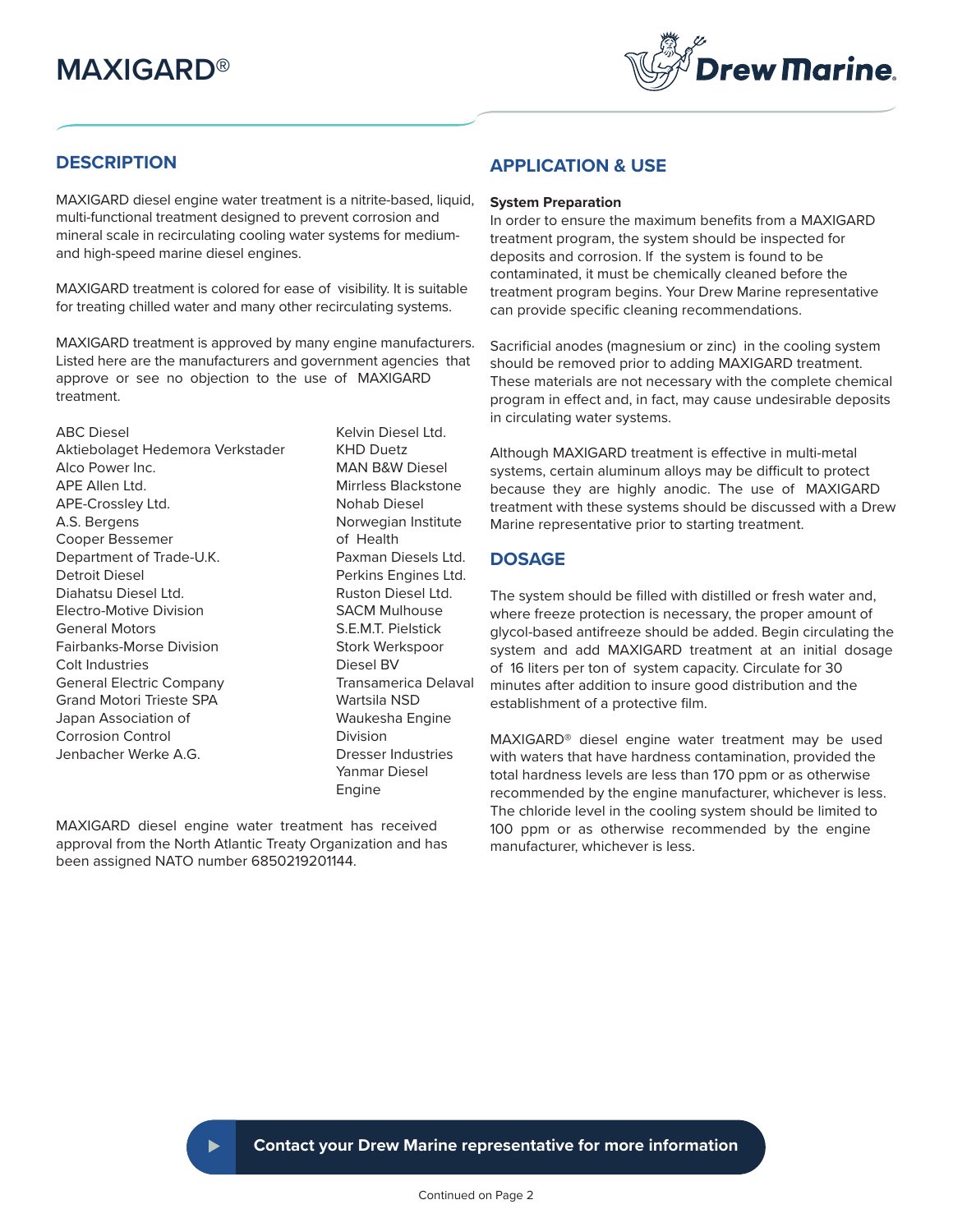

## **TESTING AND CONTROL**

The proper level of MAXIGARD treatment can be maintained using CWT TITRETS1 (PCN 0367012). Tests should be conducted to confirm that a minimum MAXIGARD treatment concentration of 19,000 ppm is present. Testing once each week is satisfactory. However, when makeup addition to the system is large or unusual changes are noticed, testing frequency should be increased.

Testing for chloride may be conducted to check makeup water quality. Chloride levels should not exceed 100 ppm or the engine manufacturer's recommendations, whichever is less. Before testing for chloride using the CHLORIDE LMP TEST KIT (PCN 0373019), pretreat the sample with SAMPLE PRETREATMENT (PCN 0374025). Use TOTAL HARDNESS TITRETS (PCN 0378019) for determining hardness level.

Contact your Drew Marine representative for the Cooling Water Treatment Testing Control and Dosage chart which applies to your engines/system.

# **TYPICAL PROPERTIES**

Appearance: Clear red-violet liquid Specific Gravity @25° C: 1.26 pH Undiluted: 12.0 Freeze Point: 23.3° C Freeze-Thaw Stability: Complete Flash Point (PMCC): None

**NOTE:** Always wear the appropriate personal protective equipment when using this product.

#### **PACKAGING**

MAXIGARD diesel engine water treatment is available in 25-liter containers (PCN 0034405).

#### **IMPORTANT INFORMATION**

Drew Marine maintains Safety Data Sheets on all of its products. Safety Data Sheets contain health and safety information for your development of appropriate product handling procedures to protect your employees.

Our Safety Data Sheets should be read and undervstood by all of your supervisory personnel and employees before using Drew Marine products.

## **FEATURES**

- **• Multi-component inhibitor**
- **• Contains a scale modifier**
- **• Buffered**
- **• Liquid**

## **BENEFITS**

- **Protects against variable metal corrosion**
- **Reduces corrosion due to cavitation**
- **Maintains heat transfer effectiveness**
- **Helps prevent overheating caused by sludge and mineral scale deposits**
- **Reduces cleaning and maintenance costs**
- **Stabilizes cooling water pH**
- **Easy to dose**
- **Cost effective**

**Contact your Drew Marine representative for more information**